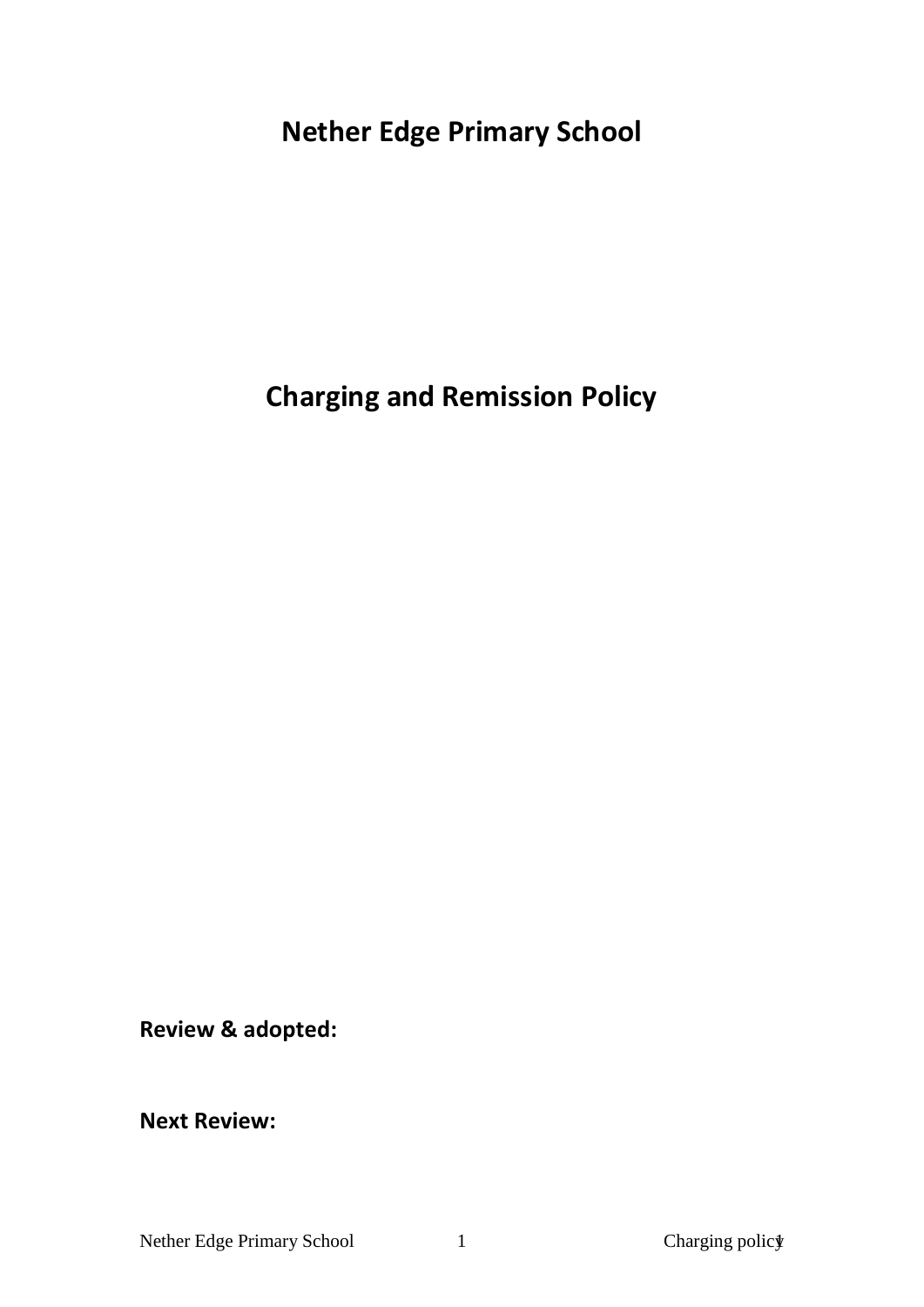## **Nether Edge Primary School**

#### **Charging and remission policy**

#### **Introduction**

All aspects of school, which are regarded by the Governing Body to be an entitlement, will be free. This includes:

- o All basic materials such as pencils, paper and books
- o 15 hours free provision for nursery aged children
- o Access to playtime equipment

Children will be charged for certain activities. These are:

- o Activities not run by the school or the local authority
- o Residential activities
- o Entering children for public examinations (e.g. music) and the cost of providing individual tuition
- o The cost of some materials (e.g. food technology or textile work)
- o After school activities
- o Educational visits and visitors

Wherever possible, governors and staff at school will seek additional or alternative sources of funding in order to ensure that costs to children and their families are kept to a minimum.

#### **Educational visits, residentials and visitors**

Educational visits and visitors make a significant contribution towards learning and teaching. All educational visits and visitors will be arranged as part of a whole school approach so that there is a balance of experiences and activities.

A budget is allocated to each class and the remainder of the cost must be provided by parents and carers. Each class will have a maximum amount per year to which parents will be asked to contribute. In planning the use of educational visits and visitors, staff should be aware of the overall programme. The total cost of any visit or visitor must be considered in the light of the overall budget for the year and the maximum amount parents will be asked to contribute.

All residential visits will require a non-refundable deposit to secure a place. This deposit will usually be no more than 20% of the total cost. If a child doesn't attend the residential and doesn't give reasonable notice for school to fill the place, the deposit will be used to contribute to the cost of that place. If there is a waiting list and the place is taken by another child, the deposit will be refunded.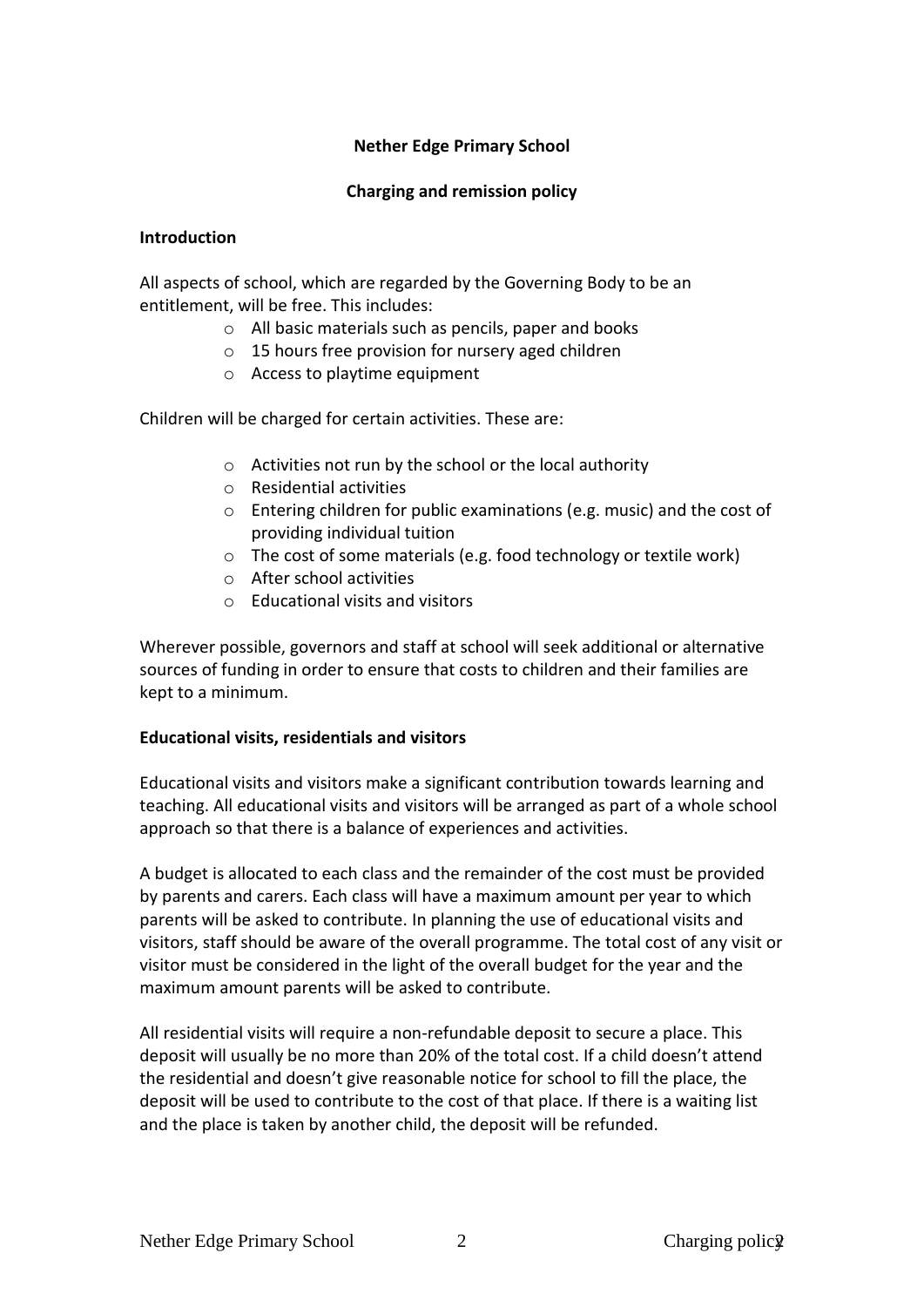A discount is provided for residential trips to those families whose children receive the government's pupil premium or have multiple children (more than 1) attending the school. This has been agreed with a parent working group as 20%. The pupil premium income will cover that discount and school subsidises children in large families.

Families who are finding it difficult to meet the charged amount, and who are in receipt of the pupil premium, should meet with the Headteacher to discuss a solution in which a reasonable contribution will be requested.

Out of school activities can also contribute towards the learning experience for all children. Each out of school activity will be assessed in terms of

- o The key purpose
- o The target audience
- o Whether or not it is a "new" activity and so may need to be trialled with full subsidy from school. School will seek to access the various forms of funding that can be available to support out of school activities (e.g. through extended schools funding)

Information about school visits should include the total cost of the activity and the resulting cost per child, together with the actual cost.

## **Breakfast Club**

Breakfast club is charged at £1 per day per child. The remainder is funded by the school.

## **After School Club**

After school club is charged for on a not-for-profit basis to cover the costs of the staff and resources involved. It is charged at the following rates:

- o £1 for the initial 45 minutes 3:30-4:15
- $\circ$  £2.50 for 4:15 5:00 including a snack
- $O$  £2.50 for 5:00 6:00

We are unable to offer payments which differ to the above costings for children who are collected between these times. For example, if a child is collected at 5:15, a payment of £2.50 for that time band would be required.

Similarly, if a child has a booked place until 5pm but is collected after this time they will be charged the next full amount of £2.50.

If school haven't been informed that a child will be collected after 3:30pm, an initial warning letter will be issued. This warning letter will indicate that a £5 charge will be issued upon a further instance of late collection. If the child remains in school after 4:15, parents will be expected to pay the next full amounts as detailed above.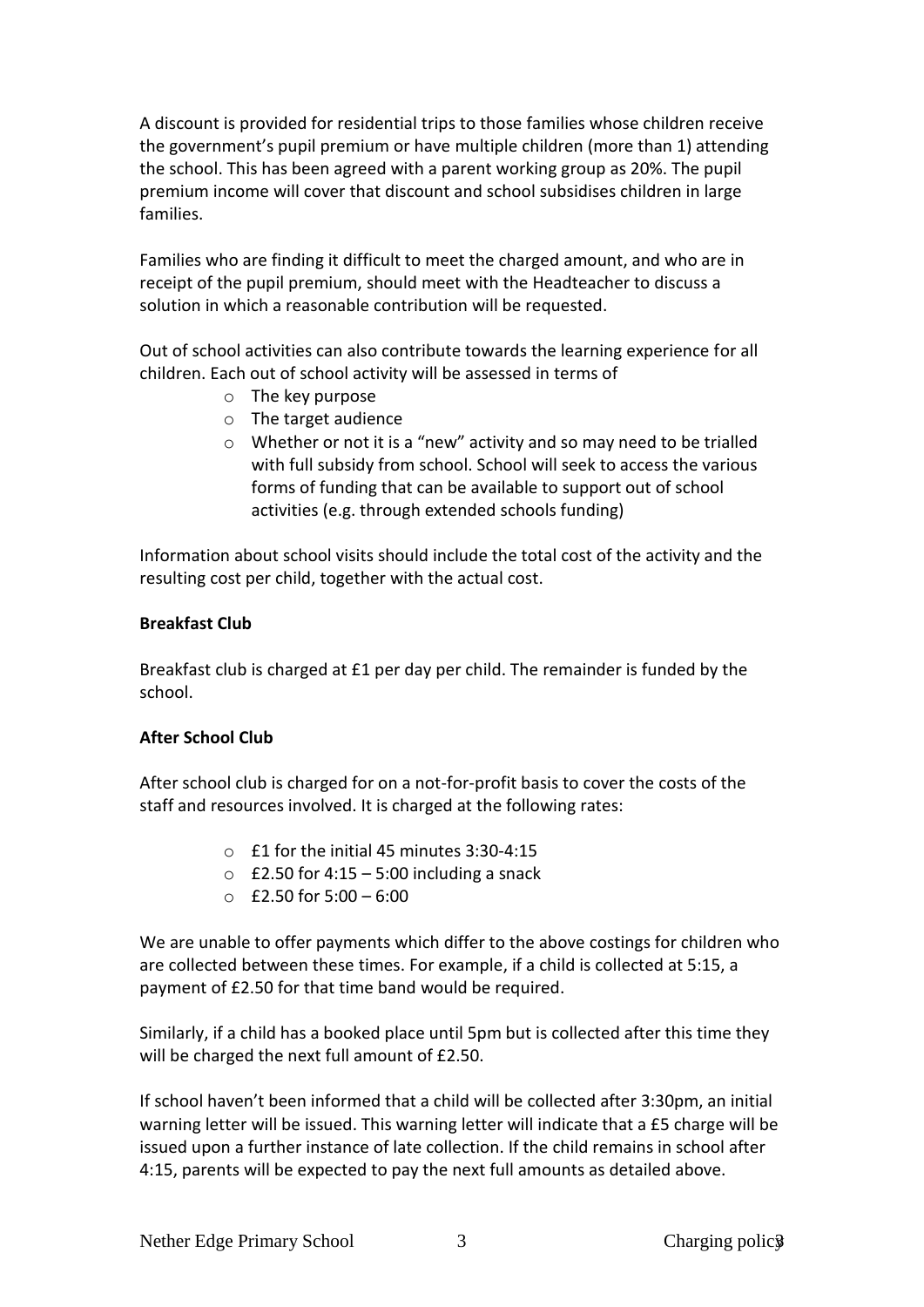After school club closes at 6pm. Children who are collected after this time will be issued with an initial warning letter. This warning letter will indicate that a charge of £10 will be issued upon a further instance of collection beyond 6pm. Repeated late collecting may lead to a loss of a place in after school club care.

Children in after school club care will be asked to provide a months notice if they would like to withdraw their child from the provision.

#### **Nursery**

Nursery hours can be extended beyond the 15 which are funded from the DfE. These are based on availability and are charged at £4 per hour. Lunch is 45 minutes so is charged at £3 but food must be paid for additional to this.

Nether Edge currently offers ten free 30 hour places. Where places aren't available, additional hours will be charged at the hourly rate.

### **Lost or damaged property**

Lost property may result in a charge being made. This will depend upon the circumstances and each case will be considered on an individual basis. The governing body will base their decision upon the information received from the staff in school as well as the children or family involved. This decision may be delegated to the head teacher for items costing less than £50.

A charge for deliberate damage will be made. The extent of this charge will be considered on an individual basis. The governing body will base their decision upon the information received from the staff in school as well as the children or family involved. This decision may be delegated to the head teacher for items costing less than £50.

#### **Remissions**

All remission of charges (in part or in full) will be at the discretion of the headteacher.

## **Educational visits, residentials and visitors**

The resulting cost of any remission for visits or visitors will be paid for through the allocated budget for school trips.

Remission of charges for visits and visitors will be based upon:

- o The ability of the family to pay the cost (based upon known information about the family's circumstances)
- o The receipt of family credit or income support